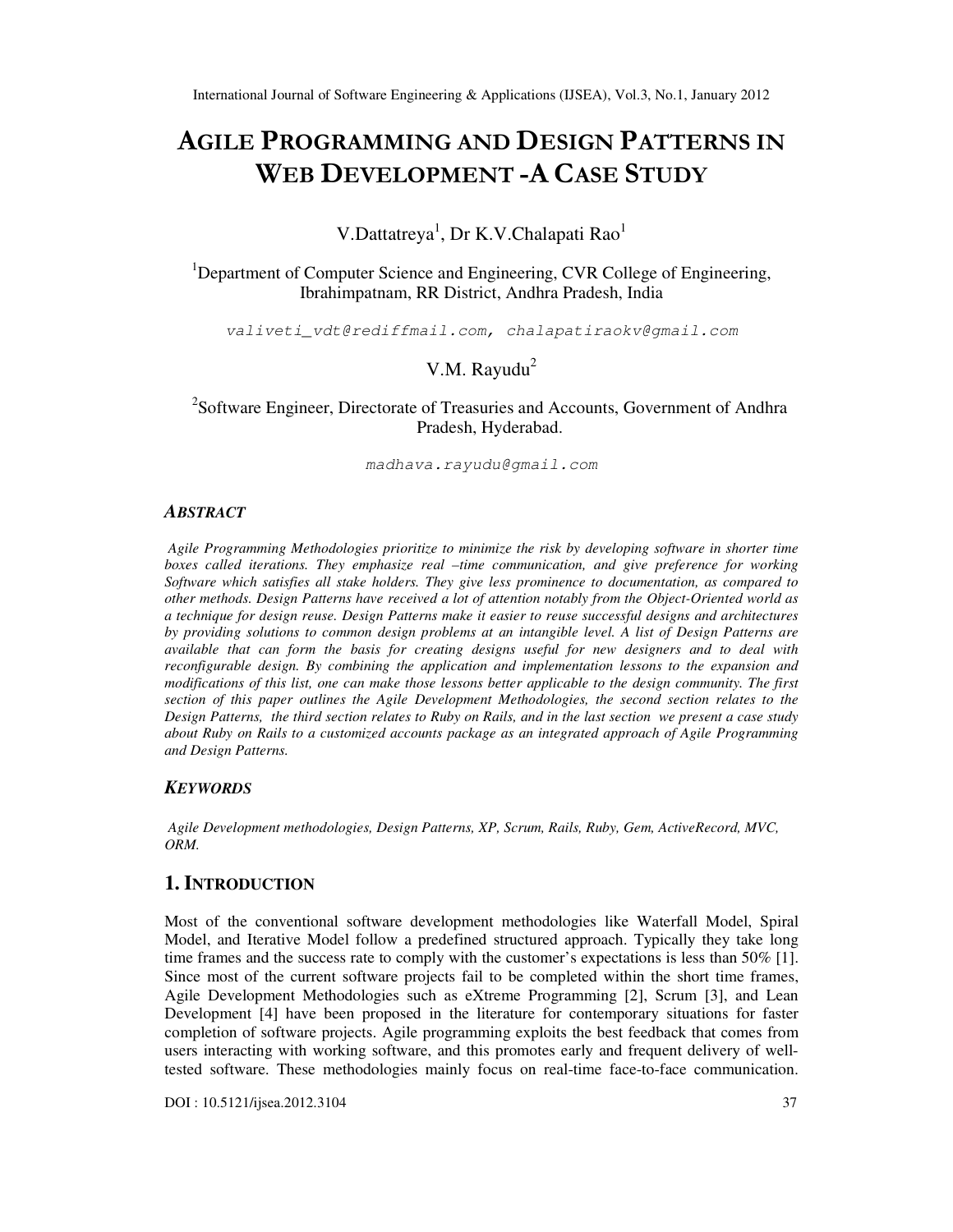International Journal of Software Engineering & Applications (IJSEA), Vol.3, No.1, January 2012 They put less weight on documentation, compared to conventional software development methodologies.

Design Patterns facilitate reusability at design level for software as compared to Object Oriented approach that enables only code level reusability. For the past 15 years Design Patterns have been receiving attention for researchers and now several Design Patterns exist for varied application areas. Usage of Design Patterns in project development introduces standardization and reduces time frames of development. Integration of Design Patterns and Agile Programming is an ideal approach to achieve significant results to reduce time frames. In the current competitive global scenario, Web based software development requires faster product delivery. Further Web based products normally demand faster reaction times to user demands. From these two points of view, combination of the two important technologies is considered most appropriate for Web based software development. Our paper presents a case study relating to applications in the area of accounts making use of the integrated approach. In the next section we present important Agile Development Methodologies which form the basis for our proposed approach.

## **2. AGILE DEVELOPMENT METHODOLOGIES**

Generally Agile Development Methodologies consider three groups of stakeholders. One group is the software customer, the decision maker with authority to pay for software [5]. Second group is the software users, the persons or organizational units who directly either use the output of the software, or provide the input to the software, or both. Third group is information systems personnel who develop or maintain software. This group may be centralized or distributed within the organization that has users working with systems implemented with software or external to it. Software development creates new software, whereas software maintenance deals with existing software. Software evolution is manifest in some kinds of changes over time in software [6]. While agile methods have been promoted for software development [7], their applicability in software maintenance has been noted [8, p.135].

Out of all the agile methodologies, eXtreme Programming and Scrum are considered the most popular ones, which are briefly described below.

## **2.1. eXtreme Programming [2]**:

eXtreme Programming (XP) has evolved from traditional Software Development models which cause the long development time frames. XP is organized around short iterations. The phases that are involved in the eXtreme Programming are, Exploration phase, Planning, Iteration to Release, Productionizing, Maintenance and Death phase. In the Exploration Phase, the customers write out the user story/story card that they wish to be included in the first release.

A user story is a set of sentences that the end user wants to achieve. Planning Phase sets the priority order for these stories, and an agreement on the contents of the first release. The programmers estimate how much effort each story requires and accordingly give the schedule. Iteration to Release phase includes several iterations of the system before the first release. The scheduled set can be split into a number of iterations in Iteration and Release phase. In the Productionzing phase, new changes may still be made and decision has to be taken on whether they are to be included in the current release. Next is maintenance phase which may require recruiting new people into the team. In the last phase, viz., Death phase, no new stories are to be implemented.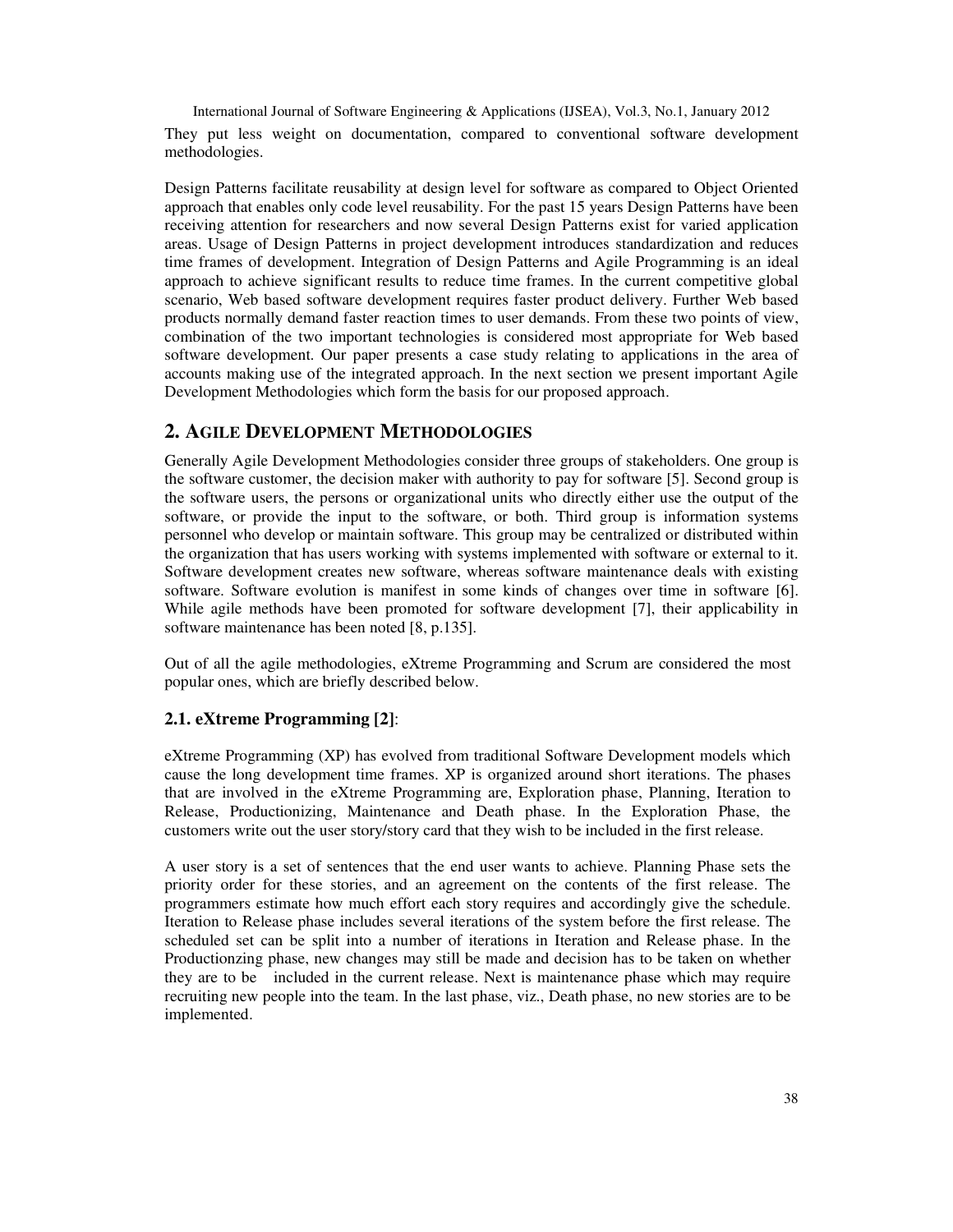## **2.2. Scrum [3]:**

Scrum is an agile method that focuses on project management. The main idea of the scrum is that systems development contains environmental and technical variables that are likely to change during the process. Scrum has three phases .1.Pregame 2. Game 3. Postgame.

**Pregame**: Pregame in turn contains two phases Planning and Architecture /High level design. Planning phase includes the definition of the system being developed. Architecture/High level design includes the high level design of the system including the software architecture based on the current items in the product backlog.

**Game:** It is the development phase in which the system is developed in sprints. Sprints are iterative cycles where the functionality is enhanced to produce new increments.

**Postgame**: It is the closure of the release which is entered when an agreement has been made that environmental variables are completed. In the next section we explain the evolution and main parts of Design Patterns.

## **3. DESIGN PATTERNS**

The original concept of Design Patterns was conceived by the architect Christopher Alexander [9]. According to him "A Pattern describes a problem, which occurs over and over again in our environment, and then describes the core of the solution to that problem in such a way that one can use the solution a million times over". The concept of Design Patterns has been adopted in Object-Oriented Software Development by identifying reusable patterns of design for various existing applications. Since a pattern is a multifaceted concept, several answers can be given to the question "What is a software Design Pattern?". A Design Pattern is a common solution to a recurring problem in design, and it names and specifies the design structure explicitly. A Design Pattern tries to record a solution to a recurrent problem encountered during the design process. By using a design pattern, it is not only possible to document design experience in a very simple and comprehensible format, but also to reuse the same experience several times for different applications. One of the main reasons that computer science researchers began to recognize design patterns was to satisfy the need for good, simple, and reusable solutions. With respect to design methods, design patterns are able to transcend the constraints of a predefined design notation because they help to capture the essential, universal aspects of design problems and their solutions. A pattern can be viewed as a working hypothesis; every pattern describes the current understanding of the best game plan for solving a particular problem. The first pattern conference –Pattern Language of Program Design (PLOP) in 1994 –made an impact in Software Engineering industry and the publication of the first design patterns book "Design Patterns: Elements of Reusable Object-Oriented Software" [10] in 1995 resulted in wide acceptance of Design Patterns approach. A Software Design Pattern has four essential elements, which are given below along with the purpose of each.

- 1. Pattern **Name** [10] to describe a design problem, its solutions, and consequences.
- 2. The **Problem [10]** describes when to apply the pattern.
- 3. The **Solution [10]** enumerates and explains the elements that form the design, along with the relationships and collaborations among them.
- 4. **Consequences [10]** may address language and implementation issues as well.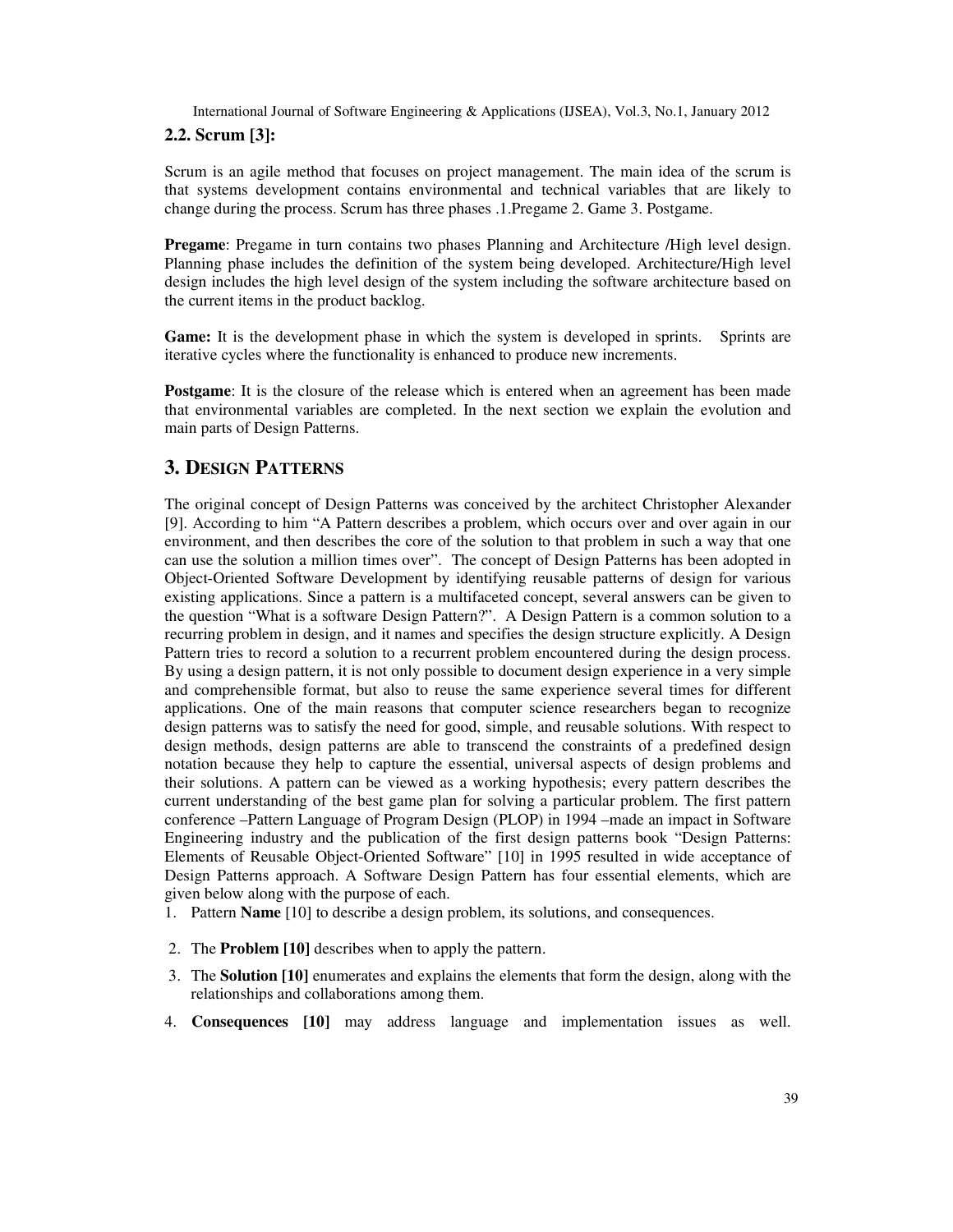We discuss some of the issues related to Design Patterns in the following section:

### **3.1. Pattern Description**

One of the contributions of Gamma *et., al.* is to propose a consistent format and set of contents for the description of a design pattern. This particular description helps some important things required to be known in order to understand and use a pattern. Their form includes [11]:

- **Name**  a standard name for the pattern; pattern names in SMALL CAPS to classify them.
- **Intent** What problem is the pattern addressing? What is it trying to do?
- **Motivation** Why do we want to use this pattern?
- **Applicability** When can this pattern be used? The difference among the patterns is that there are often different patterns for specialized contexts. What special property of the problem would make this pattern applicable or even preferred? What properties might make this pattern inappropriate?
- **Participants**  What are the elementary players in the pattern?
- **Collaborations** How do the participants act together to solve the problem?
- **Consequences**  What are the advantages and disadvantages in using this pattern?
- **Implementation**  How do we implement this? What pitfalls should be avoided? Are there hints for optimization?
- **Known Uses** Common examples of usage of this pattern in a real system?
- **Related Patterns**  The list of patterns associated to this one, how they work together and when to prefer one pattern over the other?

## **4. CASE STUDY ON RUBY ON RAILS**

#### **4.1. RUBY**

In 1993 Ruby was introduced by Yukihiro Matsumoto (a.k.a Matz) as an alternative to Perl and Python. Ruby is an interpreted language which has many useful features of various languages. Ruby is an Object Oriented language and it supports only single inheritance. It also provides us with the feature called mixins [12]. By the usage of mixins we can import methods from several classes by using modules. Ruby has the scripting features similar to the older scripting languages like Python and Perl. The Object Oriented concept taken from C++ and Java helps to maintain the reliability of programming by providing the security of code. Ruby is freely available in the world. Because of this feature, Ruby is used widely by most of the software developers. Ruby has strict principles of Object Oriented programming languages (OOPS). The essential components of OOPS are Classes, Instances, Objects, Portability, Methods, and Security. **Objects** are the real world entities. These objects are used to apply for the real world problem that makes use of all functionalities available in the classes. Ruby has classes and Instances. Instances of class become objects. All algorithms based on objects are passed into the methods. A method can be defined as a set of instructions and can be called by an object. In Ruby, the entire code consists of the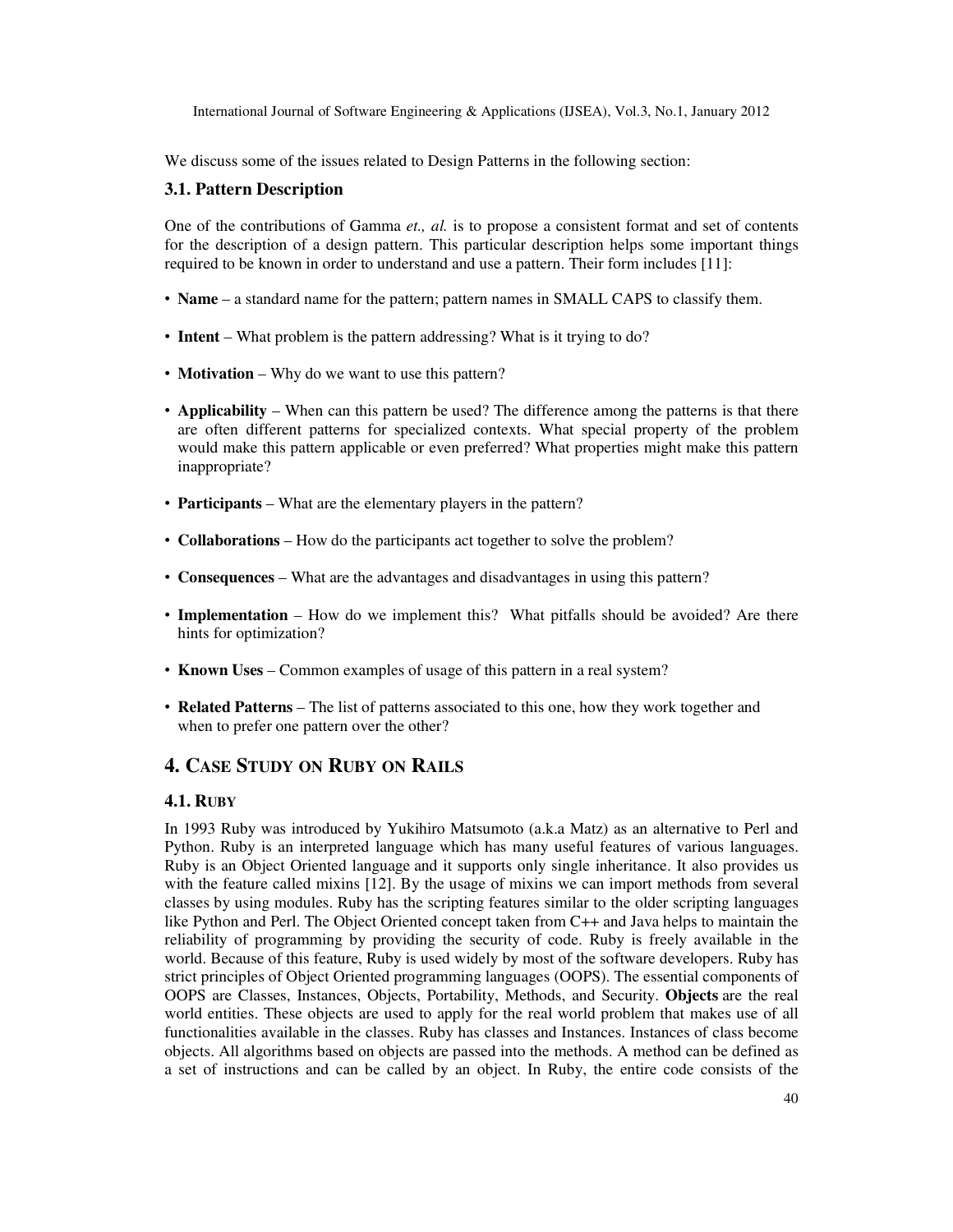International Journal of Software Engineering & Applications (IJSEA), Vol.3, No.1, January 2012 methods of one class or another. Ruby provides portability, using which the programmer can keep his/her code available over the network. The Ruby language is so strong that the programmer has no concern about the credibility and the safety of the code. Ruby provides the Data portability which is the Lock Down property that enables the programmer to decide which part of his code or data may be a risk to the remaining part of the code. We can also execute our Ruby programs under a tight security check by enabling the security check option. We are using a variable \$SAFE which helps us to find out the safety level of the code.

## **4.2. Rails**

Rails is a framework using Ruby language. It is designed to make programming Web applications easier, a feature every developer needs to get started. Ruby on Rails is a framework that gives support to develop, deploy, and maintain Web 2.0 applications. Rails applications gives use the Model-View- Controller (MVC) architecture. Java developers are used to frameworks such as Struts, which are based on MVC. When we are working with rails application there is a place for each code. Rails applications are written in Ruby which is an object-oriented scripting language. Any Developer can express ideas naturally and cleanly in Ruby code. Rails is based on three philosophies: code is short and readable, DRY and convention over configuration. Using DRY (Don't Repeat Yourself) philosophy every piece of knowledge in a system should be expressed in just one place. Convention Over Configuration – means that Rails makes assumptions about what we want to do and how we are going to do it, rather than requiring us to specify every little thing through endless configuration files. Rails supports ActiveRecord in the object-relational mapping (ORM) layer. Applying ActiveRecord, it is possible to manage table relationships and in the process create, read, update, and delete operations (commonly referred to in the industry as CRUD methods) are covered [13]. Action Pack acts as core of Rails applications and it contains three Ruby modules: Action Dispatch, Action Controller, and Action View. Action Dispatch routes requests to controllers and Action Controller converts requests into responses. The Action Controller makes use of Action View for the purpose of formatting the responses. Rails decodes information in the request URL and uses a scheme called *Action Dispatch* to determine what should be done with that request. At the end Rails determines the name of the *controller* that handles the particular request, along with a list of any other request parameters. In this process either of these parameters or the HTTP method itself is used to identify the *action* that has to be invoked in the target controller. Rails supports features such as Ajax and Restful interfaces that help the programmers in code integration.

## **4.3. Agile Approach in Rails**

Agile Manifesto as a set of four preferences as given below:

- a) Individuals and interactions over processes and tools: Rails is all about individuals and interactions. Rails contains simple tool sets, no complex configurations, and no elaborate processes. There are small groups of developers, their favorite editors, and chunks of Ruby code which leads to transparency and what the developers do is reflected immediately in what the customer sees. It is basically interactive process.
- b) Working software over comprehensive documentation: Rails does not support documentation and specifications. Rails delivers working software early in the development cycle.
- c) Customer collaboration over contract negotiation: Rails project can quickly respond to changes required by the customers, who are thereby convinced that the team can deliver what is required, not just what has been requested.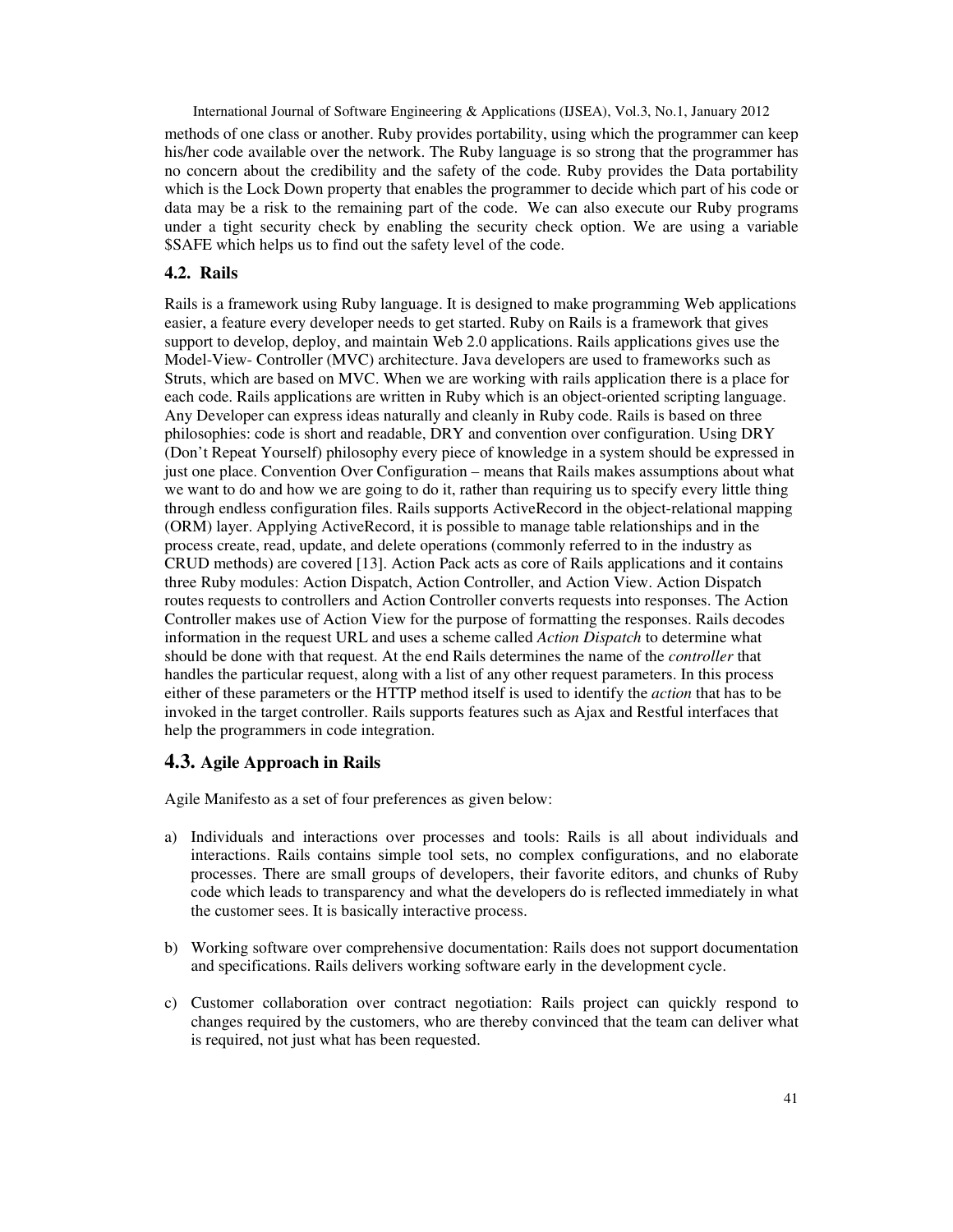### **4.4. Rails MVC Architecture**

Rails is a Model-View-Controller framework. Rails receives requests from a browser, decodes the request and calls the corresponding method in the appropriate controller. The controller then evokes a specific view to display the results to the user in Web Environment. Generally if we want to create an application in Rails we need to code for a controller and view and make a route between these two. To create a rails application use *rails generate* command, it will create some files such as HTML files, and JavaScript files and so on. Any modification to the existing HTML file can be done by opening the views directory and then modifying/adding the code to that HTML file with .html.erb extension means extended ruby file. Fig 1 [14] explains how rails process the user requests based on router.



#### **4.5. Rails Support Object –Relational Mapping**

Designing software to connect an object-oriented business system with a relational database is a tedious task. Object-orientation and the relational paradigm differ quite a bit. An application that maps between the two paradigms needs to be designed with respect to performance, maintainability and cost to name just a few requirements. There are numerous patterns of object/relational access layers, but looking at the body of pattern literature we will find that some patterns are still to be mined, while there is no generative "one stop" pattern language for the problem domain [15]. **Object-relational mapping** (**ORM**) is a programming technique for converting data between incompatible type systems in object-oriented programming languages. ORM libraries map database tables to classes. In Rails if a class is defined as Order then the database has a table called orders. Rows in orders table are mapped to objects of the class—a specific order is represented as an object of class Order. The individual columns are set making use of the object attributes. ORM layer represents tables as classes, rows as objects, and columns as attributes of those objects. Class methods are used to perform table-level operations, and methods can perform operations on the individual rows of a table.

Fig 2 explains the concept of ORM, according to Martin Fowler from Patterns of Enterprise Application Architecture (P of EAA) [16]



Fig 2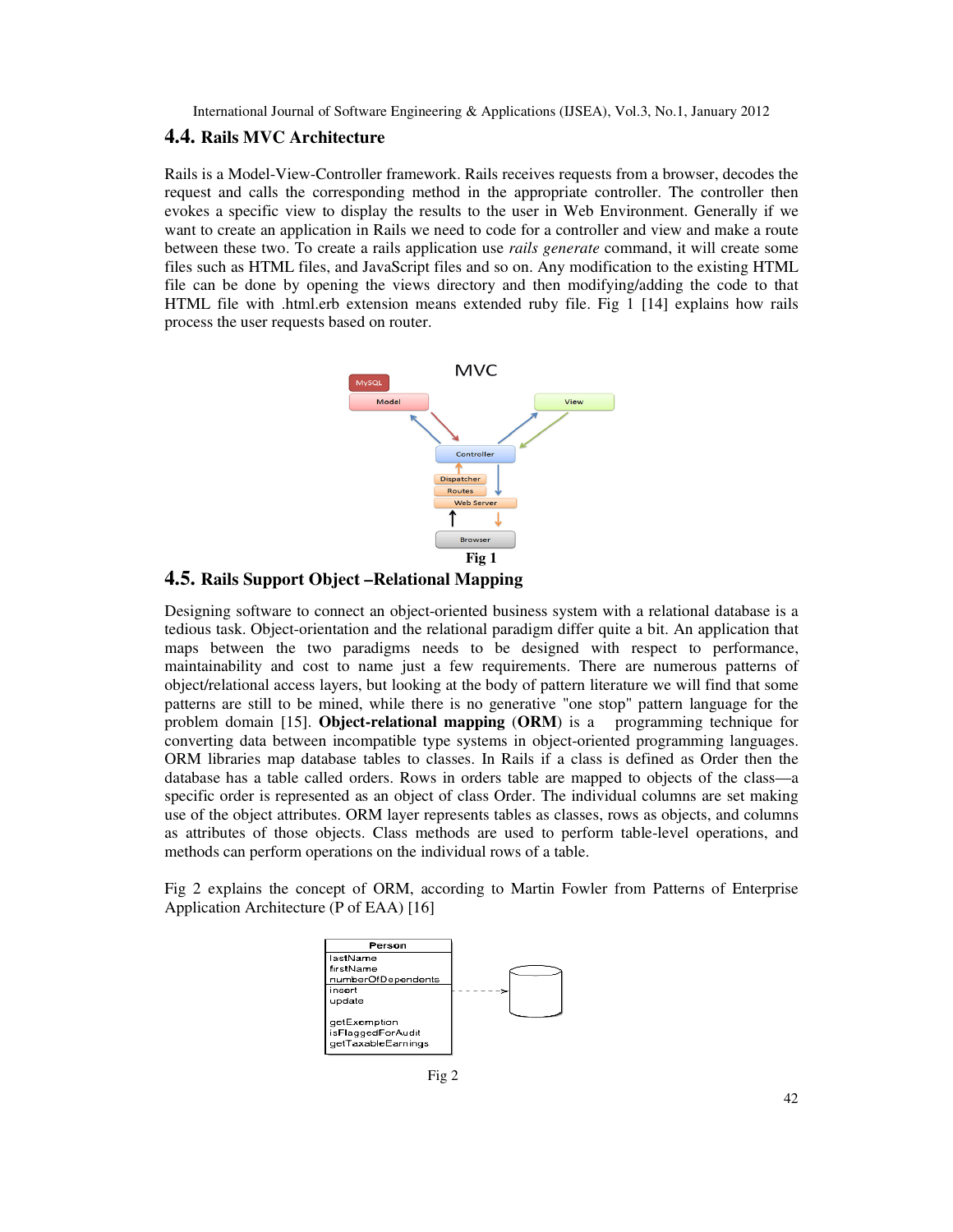## **5. INTEGRATING AGILE DEVELOPMENT METHODOLOGIES AND DESIGN PATTERNS IN WEB DEVELOPMENT:**

Now we examine how to integrate the methodologies Agile Development methodologies and Design Patterns to Accounts Package called IMPAct [17] in Directorate of Treasuries and Accounts, Government of Andhra Pradesh. We are applying some of the agile principles such as *short development life cycles* that pay attention to shorter time duration for completing the project. It is different from the traditional Software Development Methodologies that involve higher cost and time of development than the Agile model. Secondly we follow *Testing each iteration,* as each iteration includes new features to project, we implement automated tests to make sure they work right. This way we squash more bugs and have greater confidence the next time we change or add features. We initially start with basic features, later on add some requirements with minimal documentation.

ActiveRecord: ActiveRecord is the simplest of database design patterns originally published by Martin Fowler in his book Patterns of Enterprise Application Architecture. David Heinemeier Hansson (the creator of the Rails framework) took the concepts laid out by Fowler and implemented them as a Ruby library called Active Record. ActiveRecord has been released with the Rails framework to the public and is also available as a part of the core bundle with its own Ruby Gem. ActiveRecord differs from other ORM Libraries because it makes a number of configuration assumptions, without requiring any outside configuration files or mapping details. With Rails, the model section is generally Active Record classes and other data-descriptive or data communication code. The view section is mainly for the user interface which involves elaborate HTML code in Rails applications. Fig 3 shows the Architecture of ActiveRecord.



Fig 3

We implement the existing system into ORM using ActiveRecord. The knowledge of how to interact with the database is directly embeded into the class performing action, by making use of ActiveRecord. It is the ORM layer supplied with Rails. We will build on the mapping data rows and columns using Active Record to manage table relationships and in the implementation of CRUD Methods. Instances of ActiveRecord classes correspond to rows in database table. The Instances have attributes corresponding to the columns in the table. ActiveRecord determines the columns of the corresponding class dynamically. The ActiveRecord object attributes in general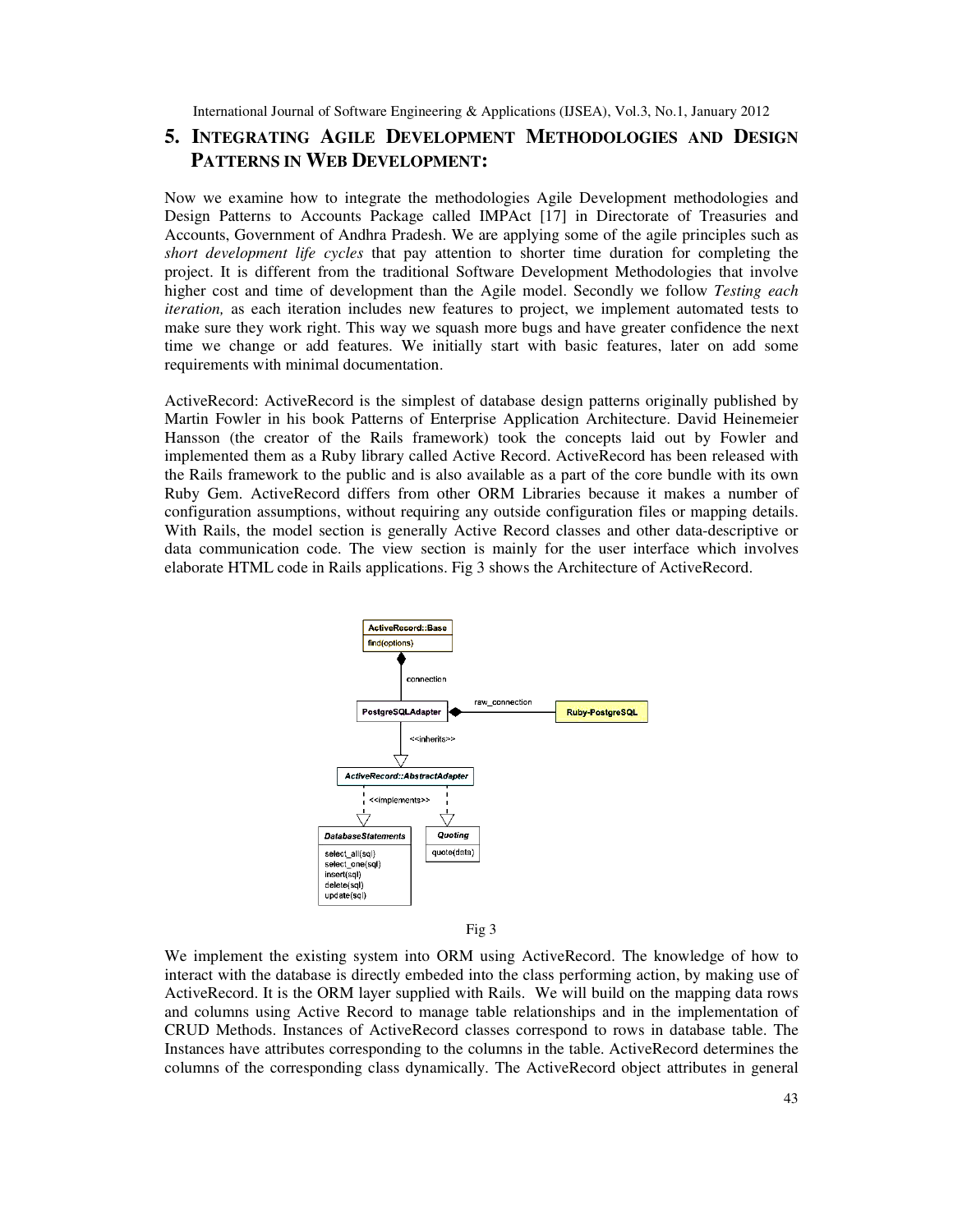International Journal of Software Engineering & Applications (IJSEA), Vol.3, No.1, January 2012 correspond to the data in the row of the corresponding table. Fig 4 shows one of the sample screens of the project. Active Record is database-neutral, so it does not care which database software we use, and it supports nearly every database. Since it is a high-level abstraction, the code we write remains the same no matter which database we are using. For the present project we use PostgreSQL.

| Demo - Mozilla Firefox                      |                                               |                                |                                                 |          |
|---------------------------------------------|-----------------------------------------------|--------------------------------|-------------------------------------------------|----------|
| File Edit View History Bookmarks Tools Help |                                               |                                |                                                 |          |
| Demo                                        |                                               |                                |                                                 |          |
| http://localhost:3000/dta/new               |                                               |                                | $\mathbf{v}$ e $\mathbf{S}$ $\mathbf{V}$ Google | $\alpha$ |
|                                             | <b>Directorate of Treasuries and Accounts</b> |                                |                                                 |          |
|                                             | Date                                          |                                |                                                 |          |
|                                             | July<br>$2011$ $\hat{ }$                      | $\frac{1}{2}$ 29 $\frac{1}{2}$ |                                                 |          |
|                                             | Stocode                                       |                                |                                                 |          |
|                                             |                                               |                                |                                                 |          |
|                                             | Ddocode                                       |                                |                                                 |          |
|                                             |                                               |                                |                                                 |          |
|                                             |                                               |                                |                                                 |          |
|                                             | Create Dtum                                   |                                |                                                 |          |
|                                             | <b>Back</b>                                   |                                |                                                 |          |
|                                             |                                               |                                |                                                 |          |
|                                             |                                               |                                |                                                 |          |
|                                             |                                               |                                |                                                 |          |
|                                             |                                               |                                |                                                 |          |
|                                             |                                               |                                |                                                 |          |
|                                             |                                               |                                |                                                 |          |
|                                             |                                               |                                |                                                 |          |
|                                             |                                               |                                |                                                 |          |

## **6. CONCLUSIONS**

Design Patterns help in faster and more effective deign for software, with reduction in effort achieved through making use of existing/standard patterns in design. Agile programming is a software development methodology better suited to the current demands of shorter time frames and easily adaptable software. A combination of the two approaches, adopting Scrum [3] as the Agile methodology is attempted in the work presented in this paper. Our proposed approach is being applied to meet the application requirement where the Web pages are rapidly changing based on the onsite customer demands. In this paper we have given the basic database Design Pattern i.e. ActiveRecord. ActiveRecord follows the benefit of simplified configuration and default assumptions, automated mapping between tables and classes and between columns and attributes, database abstraction through adapters, direct manipulation of data as well as schema objects. It can be integrated into other frameworks like Merb. Compared to traditional techniques of exchange between an object-oriented language and a relational database, Object Relational Mapper (ORM) using ActiveRecord often reduces the amount of code that needs to be written. ActiveRecord attempts to provide a coherent wrapper as a solution for the inconvenience involved in direct implementation of object-relational mapping. Object-Relational Mapping is primarily used to minimize the amount of code needed to build a real-world model. The software used is based on the Ruby on Rails and PostgreSQL.

## **References**

- [1] The Standish Group, "The Chaos Report," West Yarmouth, MA: 1995.
- [2] Beck .k, "Extreme Programming Explained –Embrace Change," 2/e, Addison Wesley, Boston, MA, 2005
- [3] Beedle .M, Schwaber. S, "Agile Software Development with SCRUM," Prentice Hall, Upper Saddle River, NJ, 2001
- [4] Poppendieck. M, Poppendieck. T, "Lean Software Development: An Agile Toolkit," Addison-Wesley, Boston, MA, 2003